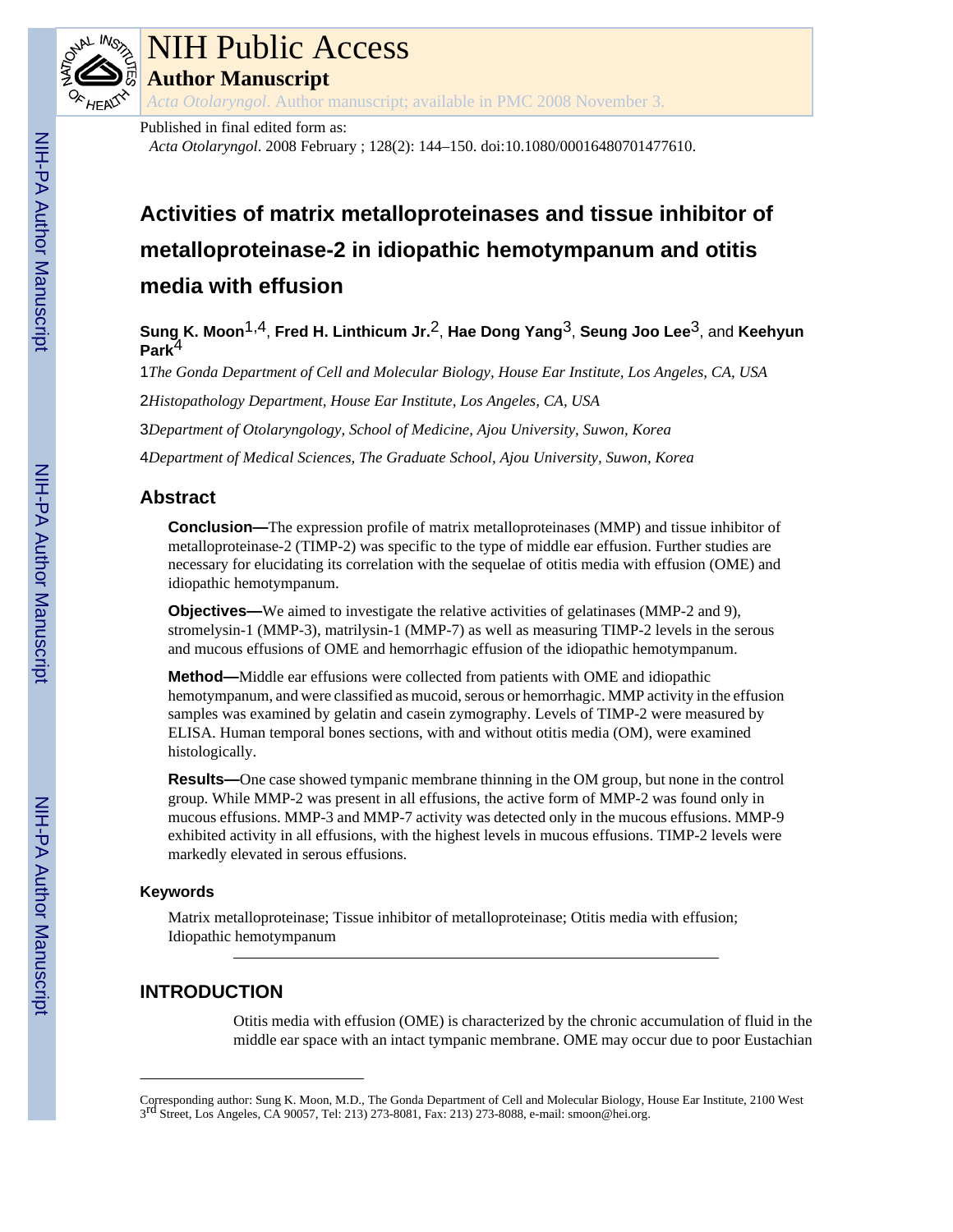tube function or as an inflammatory response following acute otitis media. It has been reported that OME is associated with tympanosclerosis, atrophy, retraction and atelectasis of tympanic membrane as sequelae [1–3] although there are controversies regarding whether simple OME can lead to structural changes in the tympanic membrane without recurrent inflammation. These changes in the tympanic membrane impact hearing function as well as playing a role in the pathogenesis of cholesteatoma.

Idiopathic hemotympanum (or blue ear drum) is caused by a recurrent hemorrhage in the middle ear or mastoid in the presence of Eustachian tube obstruction [4,5]. Cholesterol granuloma develops when the extravasated blood is broken down to cholesterol or hemosiderin, which subsequently induces a foreign body reaction [6]. Idiopathic hemotympanum can be associated with retraction, bulging, thinning or adhesion of tympanic membrane when occurring with recurrent inflammation [7]. It is possible that protease activity is involved in idiopathic hemotympanum, but it has not been investigated in detail.

There are several mechanisms for the degradation of structural macromolecules of connective tissues and basement membranes. These include the metalloproteinases (MMPs), tissue plasmin, neutrophil serine proteinase, and phagocytic or osteoclastic mediated pathways [8]. Increased activity of MMPs has been demonstrated in middle ear effusions [9,10] and in cholesteatoma tissue [11,12]. It is believed that the altered elasticity of the tympanic membrane could be attributable to the OME sequelae. MMPs are a family of highly homologous metaldependent endopeptidases that can cleave most of the constituents of the extracellular matrix such as collagen, fibronectin, laminin and elastin [8], and are inhibited by endogenous tissue inhibitor of metalloproteinases (TIMPs) [13] or synthetic inhibitors such as EDTA and phenanthroline. The ratio of activated MMPs and TIMPs is a key determining factor between degradation and biosynthesis of the matrix.

The aim of this study was to investigate the relative activities of MMP-2 and 9 gelatinases, stromelysin-1 (MMP-3), matrilysin-1 (MMP-7) as well as measuring TIMP-2 levels in the serous and mucous effusions of OME and hemorrhagic effusion of the idiopathic hemotympanum.

# **MATERIAL AND METHODS**

#### **1. Collection of middle ear effusions**

A total of fifteen middle ear effusions were randomly selected from effusion collections of patients with OME or idiopathic hemotympanum. All aspects of human middle ear effusion collection were performed according to an approved IRB protocol at Ajou University School of Medicine. Effusions were collected after tympanotomy using Juhn Tymp-Tap (Metronic/ Xomed, Jacksonville, FL) during inserting the ventilation tube, and divided into three groups (mucous, serous and hemorrhagic) according to color and viscosity [14]. Particularly, when the patients clinically showed the black-blue drum more than six months with a significant conductive hearing loss, the effusions were grouped as hemorrhagic [4]. Collected effusions were stored at −70°C to preserve enzyme activity, and five samples were randomly selected from each group. The age distribution of fifteen patients (4 females and 11 males) ranged from 2 to 58 years with a mean of 17.8 years, and the average duration of OM was 2.1 years. The range of pure tone average was from 27 to 40 dBHL with a mean of 34.3 dBHL. Six of the patients (2 females and 4 males) had a history of ventilation tube insertion more than once (Table 1).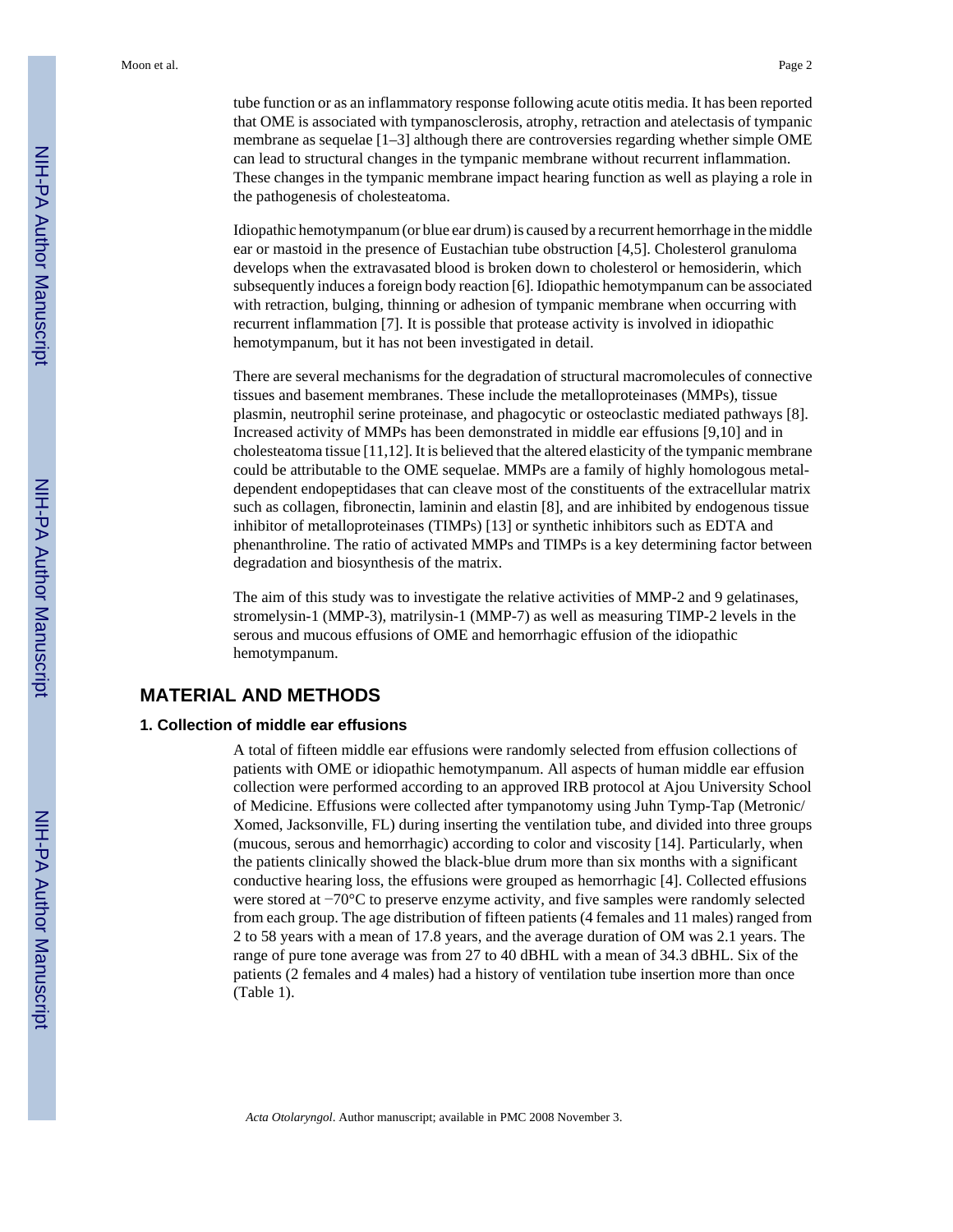# **2. Zymography**

Total protein concentration of effusions was measured with the Bradford assay. Enzyme activities of MMP-2, 9, 3 and 7 were assessed by zymography using either gelatin (for MMP-2 and 9) or casein (for MMP-3 and 7) impregnated gels. Briefly, 50 μg of total protein was loaded onto 10% SDS-PAGE gels containing 0.1 g/ml gelatin (Sigma, St. Louis, MO) or 1 mg/ml casein (Sigma), and electrophoretically separated at 10 mA for 3 hours under non-reducing conditions. Zymography demonstrates total activities of MMPs since SDS dissociates MMPs from TIMPs [15]. After re-naturing in a mixture of 50 mM Tris pH 7.5, 0.1 M NaCl and 2.5% Triton X-100, the gels were incubated for 17 hours in 50 mM Tris, 10 mM CaCl<sub>2</sub> and 0.02% NaN<sub>3</sub> at 37°C. Control gels were incubated in the presence of 10 mM EDTA instead of calcium to rule out serine protease activity. Gels were stained with Coomassie blue and destained in a mixture of 5% acetic acid and 10% methanol. The subtypes of MMPs were identified by the use of molecular weight standards and by running samples of purified MMP-2 and MMP-9 enzymes (Calbiochem, San Diego, CA). Areas of enzymatic degradation were quantified by densitometry and expressed as arbitrary units/50 μg total protein.

#### **3. ELISA**

The concentration of TIMP-2 was measured by ELISA. Collected effusions were diluted in the assay buffer containing 0.03 M phosphate, 0.1 M NaCl, 0.3% BSA and 0.01 M EDTA, and TIMP-2 levels were assessed using TIMP-2 Human Biotrak™ ELISA System (Amersham Biosciences, Piscataway, NJ), using a two-site sandwich format. Briefly, standards and samples were incubated in 96 microtiter wells, pre-coated with anti-TIMP-2 antibody. After washing, bound TIMP-2 was detected using a peroxidase-labeled anti-TIMP-2 antibody. Excess reagents were removed by repeated washings and aspirations. The amount of peroxidase bound to each well was determined by the addition of 3, 3', 5, 5'-Tetramethylbenzidine (TMB) substrate. The reaction was stopped by the addition of the stop solution (sulfuric acid), and the resultant color was read at 450 nm in a microplate spectrophotometer (Bio-Rad Laboratories, Hercules, CA). The concentration of TIMP-2 in each sample well was determined by interpolation from a standard curve. Results of TIMP-2 level were expressed as ng/mg total protein, and represented all forms of TIMP-2 since anti-TIMP-2 antibody recognizes both TIMP-2 and MMP-TIMP-2 complex.

#### **4. Archival human temporal bone sections**

A total of nineteen temporal bones with OM history and 157 normal temporal bones (negative controls) were selected from the archival human temporal bone bank at the House Ear Institute (Table 2). Temporal bones with a confirmed history of otorrhea were excluded. Temporal bones were fixed in 4% formalin, decalcified in 125 mM EDTA, embedded in celloidin, and sectioned in the horizontal plane at a thickness of 20  $\mu$ m. Every tenth section was stained with H & E, mounted on a glass slide, and examined by light microscopy. The thickness and morphology were compared in the posterior part of the tympanic membrane. Only one case, among the nineteen cases with OM history, showed a characteristic difference in morphology in the tympanic membrane. Thickness of the tympanic membrane was measured at three comparable sites. This corresponded to a 55 year-old female, having a past history of bilateral recurrent OM as a child. The negative control was a 45 year-old male, who suffered from bilateral progressive sensorineural hearing impairment (Table 3).

#### **5. Statistics**

All experiments pertaining to Zymography and ELISA were carried out in duplicate. Results are expressed as mean  $\pm$  standard deviation. Statistical analysis was performed using Student's *t*-test, with significance considered to be *p*<0.01 or *p*<0.05.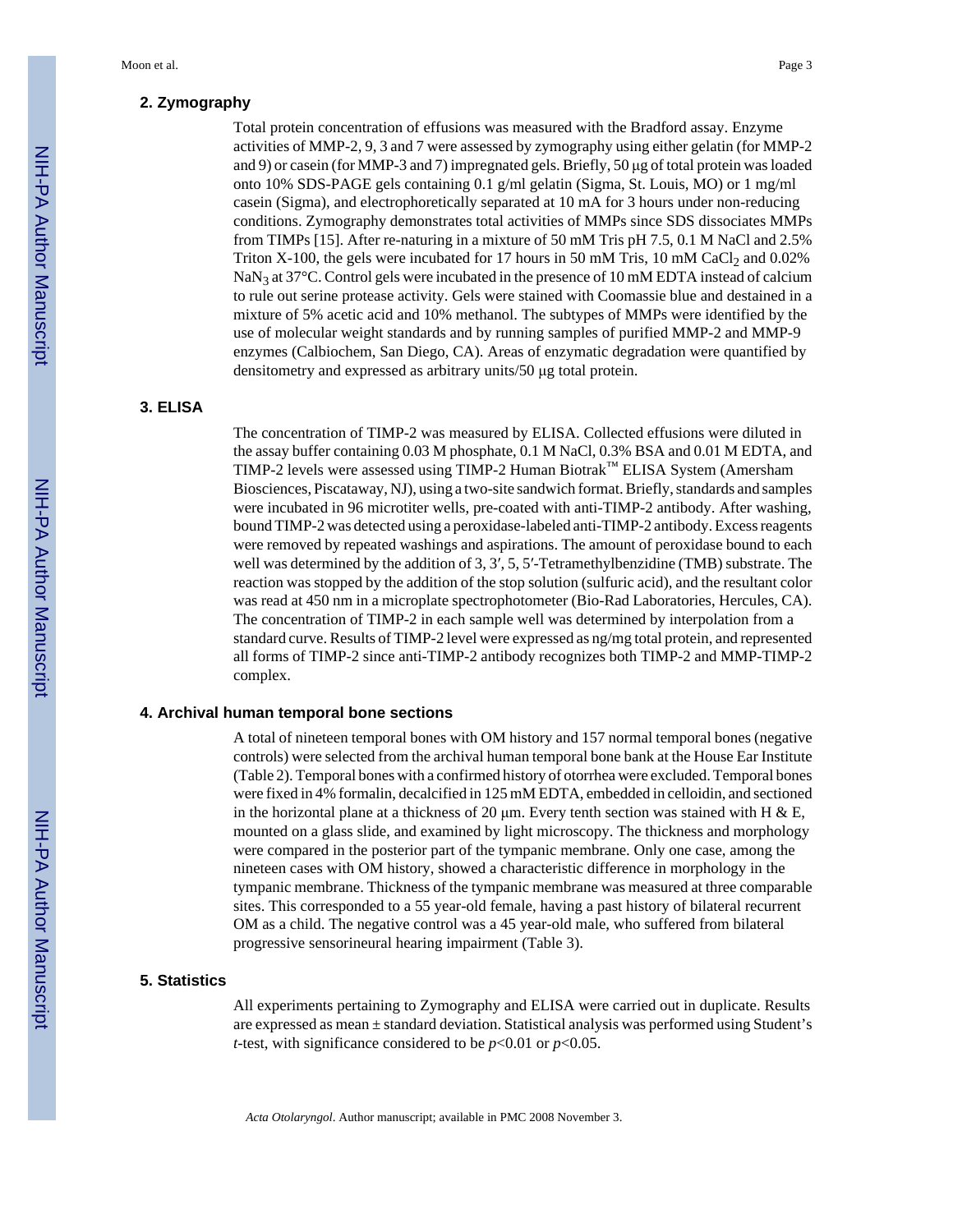# **RESULTS**

#### **1. Human temporal bone study**

To determine if a history of recurrent or chronic otitis media is associated with tympanic membrane thinning, archival human temporal bones were examined by one experienced pathologist. One case showed tympanic membrane thinning out of ninteen OM group, but none in the control group. In this particular case, the tympanic membrane was retracted without perforation, and effusion was found. When measured at three comparable sites, the tympanic membrane was significantly thinner in the case with chronic OM (266.1  $\pm$  13.4 µm) compared to the normal subject (690  $\pm$  39.6 µm) (Table 3). Blood vessels and connective tissue lateral to the manubrium were not seen in cases with OM in contrast to the normal subject (compare Figure 3C with 3A). The fibrous layer of the tympanic membrane showed atrophy and irregularity in cases with OM, which was well preserved in the normal subject (compare Figure 1D with 1B). It is likely that the atrophy or destruction of the fibrous layer by recurrent OM resulted in thinning of the tympanic membrane. In contrast, the tympanic membrane showed a typical conical shape, and connective tissue and blood vessels were seen lateral to the manubrium in the normal subject (Figure 1A). In addition, the fibrous layer between the two epithelial layers was preserved and showed a regular arrangement (Figure 1B).

#### **2. Activity of MMP-2, 3, 7 and 9 in mucous, serous and hemorrhagic effusions**

We hypothesized that the activity of MMPs are involved in destruction of tympanic membrane fibrous layer. Previously, increased activity of gelatinases (MMP-2 and 9) has been reported in the mucous middle ear effusion [10], however, we additionally sought to investigate stromelysin-1 (MMP-3) and matrilysin-1 (MMP-7) in three types of middle ear effusions: serous, mucous and hemorrhagic. MMP activity of middle ear effusions was examined using gelatin or casein zymography using substrate-containing gels under non-reducing conditions. After staining of the gels, levels of enzyme activity were measured by quantifying enzymatically degraded areas using densitometry. Gelatin zymography (Figure 2A) demonstrated roughly similar levels of pro-MMP-2 activity (72 kD) in all samples, with markedly higher levels of pro-MMP-9 (92 kD) in the mucous effusions compared to the serous and hemorrhagic effusions. The active form of MMP-2 (66 kD) was found only in the mucous effusions, while the active form of MMP-9 (84 kD) was found in both mucous and hemorrhagic effusions. In contrast, casein zymography (Figure 2B) demonstrated enzyme activities of MMP-3 (29 kD) and MMP-7 (57 kD) only in the mucous effusions. The presence of multiple bands in the zymograms indicates that they must all be due to MMP activity since the presence of EDTA in control gels showed a complete absence of all enzyme activity (Figure 2, lane E). It has been postulated that MMP dimerization and other molecular complex formations may play important roles in the formation of multiple bands [8], however the exact molecular species involved in this process have not been determined. Densitometry of the zymograms (Figure 3A) demonstrated different patterns of enzyme activities depending on the type of effusion. While the levels of MMP-2 activity were not significantly different between the three effusion groups, MMP-9 activity levels were highest in mucous effusions and lowest in serous effusions. Furthermore, activities of MMP-3 and 7 were significantly higher in mucous compared to serous and hemorrhagic effusions.

#### **3. TIMP-2 levels**

Since MMP activity is balanced by TIMPs, we explored to investigate the level of TIMP-2 according to the type of middle ear effusions. TIMP-2 levels, expressed as ng/mg total protein, were measured by commercially available two-site sandwich format ELISA kits. The level of TIMP-2 was  $331.4 \pm 209.4$  ng/mg total protein in the serous effusion and  $7.1 \pm 15.8$  ng/mg total protein in the hemorrhagic effusion, but not detected in the mucous effusion (Figure 3B). Since TIMP-2 can sequester MMPs, the high levels of TIMP-2 measured in serous effusions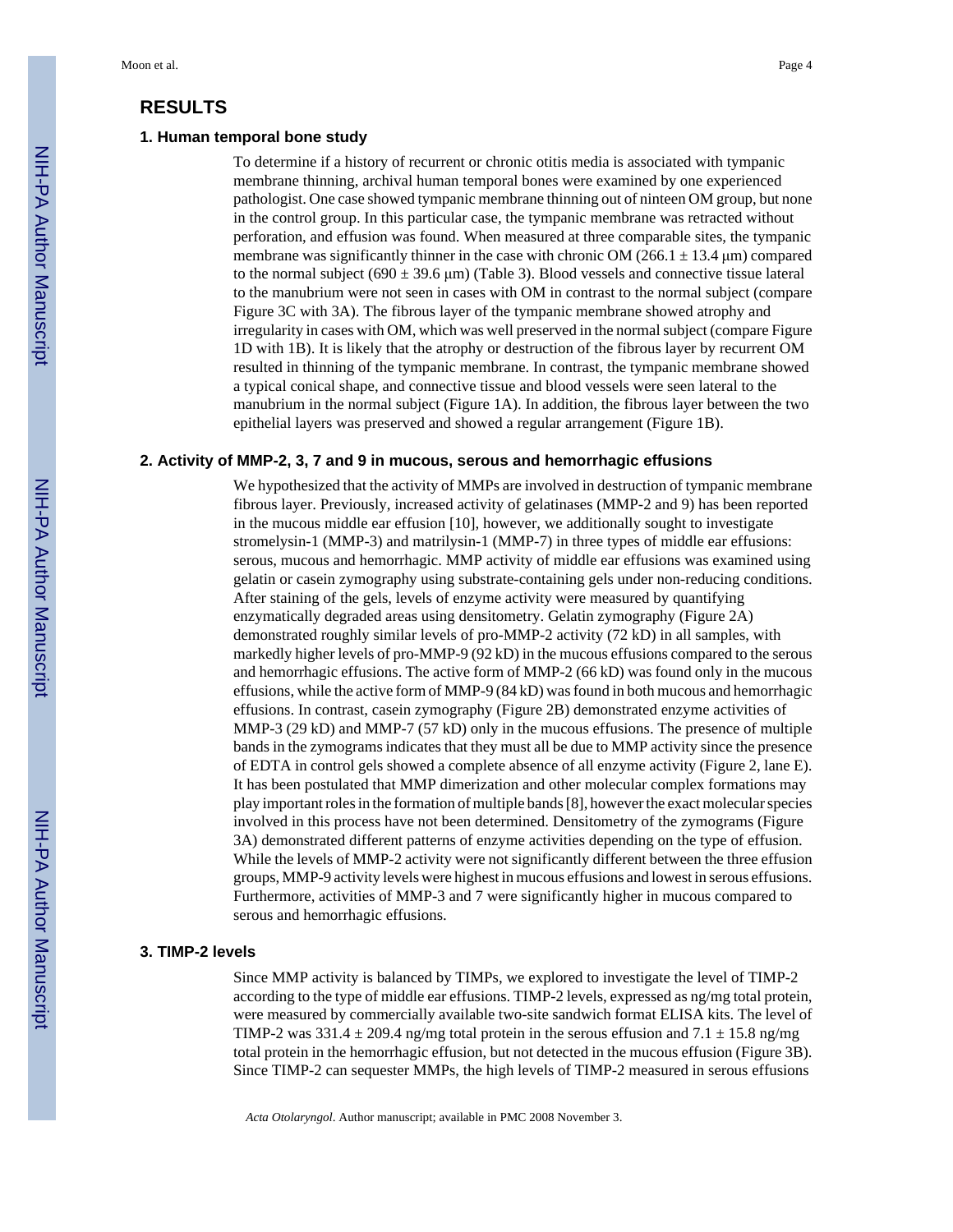are likely to diminish the overall activity of MMP-2 *in vivo*. Thus the actual level of MMP-2 activity in serous effusions will be lower than that measured by zymography, which dissociates MMPs from TIMPs.

# **DISCUSSION**

Our results suggest that the expression profiles of MMP subtypes (i.e., MMP-2, 3, 7, and 9) are specific and depend on the type of effusion. MMP-9 (gelatinase A) activity was prominent in all effusions compared to other MMPs, but its activity was significantly higher in mucous effusions than in serous effusions. This result agrees with a previous report which demonstrated higher activity of both MMP-2 (gelatinase B) and MMP-9 in thick versus thin effusions [10]. However, while differences in the levels of pro-MMP-2 did not show any statistical significance in our data, the active form of MMP-2 was only observed in mucous effusions. Casein zymography also demonstrated that mucous effusions have higher activity of both MMP-3 and MMP-7 than either serous or hemorrhagic effusions, which is the first report of casein zymography being performed on OME effusions. The extracellular matrix, including collagen fibers, is known to support the tympanic membrane and its degradation results in structural changes [16]. The enzymes involved in degrading the extracellular matrix of the tympanic membrane are not well known, however. Increased activity of MMPs has been demonstrated by other investigators in OME fluids and in cholesteatoma tissue [10,12,17]. Furthermore, Antonelli and his colleagues demonstrated significant inhibition of MMP activities by a protease inhibitor in human middle ear effusions [9].

Furthermore, our result showed that TIMP-2 was markedly elevated in the serous effusions, but not in the mucous or hemorrhagic effusions. It is suggested that the extracellular matrix is more actively degraded in the mucous effusion because the mucous effusion is associated with higher activity of MMPs and with saturated levels of endogenous MMP inhibitors (reference to support this claim). MMPs can be inhibited by chelating agents that interact with metal ions, by alpha macroglobulins that entrap MMPs following cleavage of the bait region, and by endogenous tissue inhibitors (TIMPs) [13]. TIMP-2 is unique as a member of the TIMP family, which selectively interacts with MT1-MMP to facilitate the cell-surface activation of pro-MMP-2 and functions as an endogenous inhibitor of angiogenensis [18].

The tympanic membrane maintains unique conical features and proper tension for the sound transmission in varying frequency ranges. Detailed morphological descriptions of the tympanic membrane have been made, and its layers and unique fibrous arrangement are well known [19]. The fibrous layer of the lamina propria provides the tension of the tympanic membrane, and loss of such a layer due to an inflammatory process results in the loss of tension and flaccid membrane [20]. Our preliminary studies failed to show any histological differences between MMP-treated and non-treated tympanic membranes of rats (data not shown). This suggests that MMPs do not act alone in causing structural changes to the tympanic membrane, and that other factors – chronicity, inflammatory mediators, other proteases or pressure effects – are probably involved in this complex process. We hypothesize that MMP activity of middle ear effusions, in combination with other factors, could cause structural damage to the tympanic membrane.

Since Shambaugh first reported two cases with "blue drum membrane" in 1929 [21], there have been many reports of idiopathic blue ear drum or idiopathic hemotympanum[5,7]. The pathogenesis is believed to be the result of negative pressure in the middle ear cavity caused by poor Eustachian tube function in patients with poorly pneumatized mastoid cavity [4,5]. Negative pressure and hypoxia result in mucosal edema and blood vessel rupture. The extravasated blood is broken down to cholesterol and hemosiderin, inducing a foreign body reaction with fibrosis and cholesterol granuloma formation. Although retraction, bulging or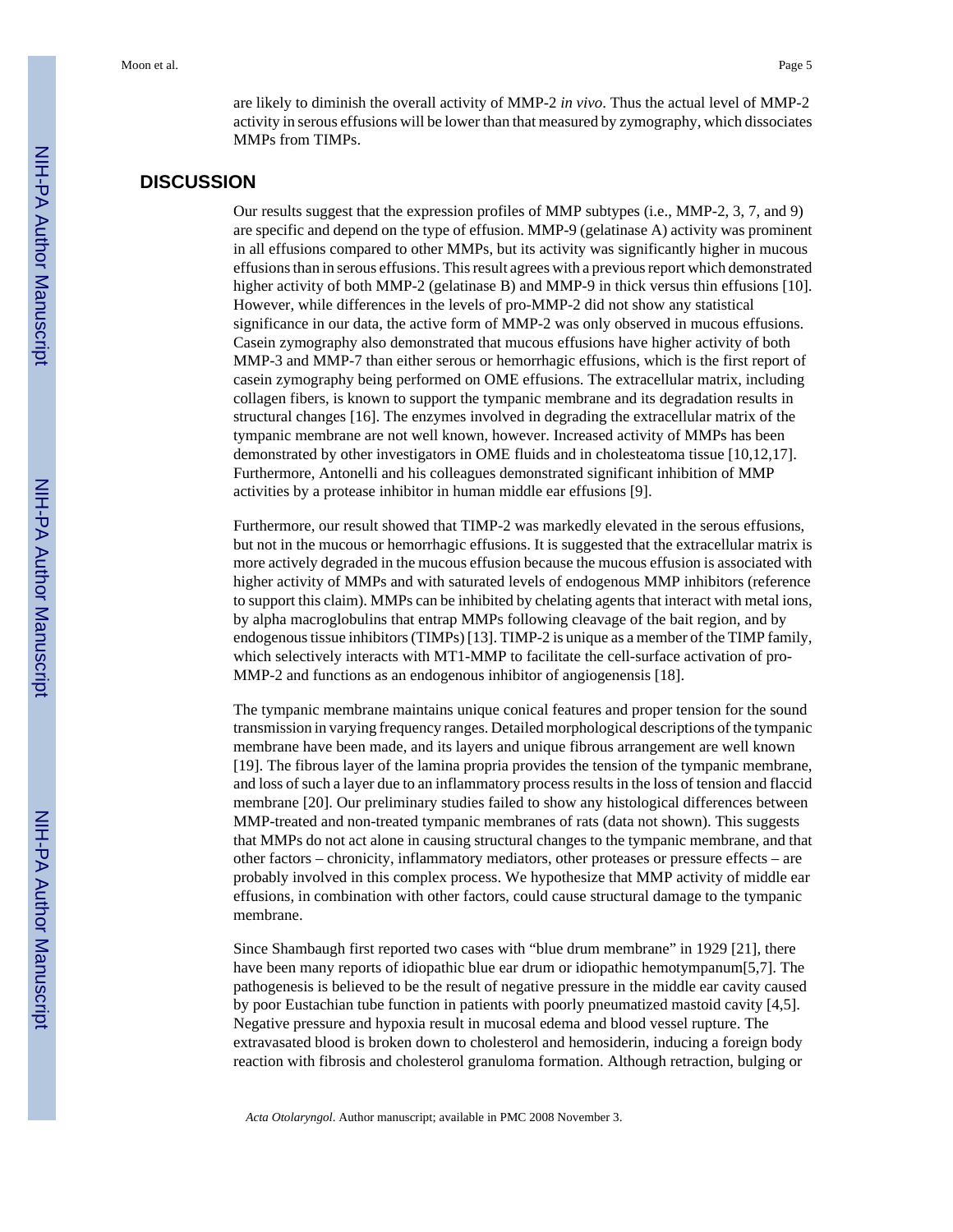the adhesive nature of the tympanic membrane has been reported in cases with idiopathic hemotympanum with recurrent inflammation [7], the underlying molecular mechanism has not been investigated in detail. Our results demonstrate the activity of MMP-2 and 9 in effusions of idiopathic hemotympanum, which could play a role in conferring structural changes to the tympanic membrane.

In conclusion, we demonstrate structural changes to the tympanic membrane in the OM case and activities of MMP-2, 3, 7 and 9 as well as TIMP-2 in the mucous, serous and hemorrhagic effusions. The data suggest that the expression profile of MMP subtypes and TIMP-2 is specific to effusion type. Further studies are necessary for elucidating its correlation to the natural course or sequelae of OME and idiopathic hemotympanum. The negative findings in our preliminary studies with rat indicate the possible involvement of other factors such as chronicity, inflammatory mediators and proteases, and pressure effects in mediating structural changes in the tympanic membrane in OME.

### **Acknowledgements**

We would like to thank Drs. David J. Lim, Kathryn Rich and Robert Gellibolian for critically reviewing the manuscript, and Dr. Laurel Fisher for statistical analysis. This work was supported in part by the 2001 grant from the Department of Medical Sciences, The Graduate School, Ajou University (to S.K.M.) and 1R24DC008625-01 (to F.H.L.) from the NIH, NIDCD.

# **References**

- 1. Ryding M, White P, Kalm O. Eustachian tube function and tympanic membrane findings after chronic secretory otitis media. Int J Pediatr Otorhinolaryngol 2004 Feb;68(2):197–204. [PubMed: 14725987]
- 2. Schilder AG, Zielhuis GA, Haggard MP, van den Broek P. Long-term effects of otitis media with effusion: otomicroscopic findings. Am J Otol 1995 May;16(3):365–72. [PubMed: 8588632]
- 3. Tos M, Stangerup SE, Holm-Jensen S, Sorensen CH. Spontaneous course of secretory otitis and changes of the eardrum. Arch Otolaryngol 1984 May;110(5):281–9. [PubMed: 6538784]
- 4. Lalwani AK, Jackler RK. Spontaneous hemotympanum associated with chronic middle ear effusion. Am J Otol 1991 Nov;12(6):455–8. [PubMed: 1805639]
- 5. Paparella MM, Lim DJ. Pathogenesis and pathology of the "idiopathic" blue ear drum. Arch Otolaryngol 1967 Mar;85(3):249–58. [PubMed: 6019240]
- 6. Beaumont GD. The effects of exclusion of air from pneumatized bones. J Laryngol Otol 1966 Mar;80 (3):236–49. [PubMed: 5907834]
- 7. Mogi G. Idiopathic hemotympanum. Laryngoscope 1968 Mar;78(3):433–40. [PubMed: 5642497]
- 8. Birkedal-Hansen H, Moore WG, Bodden MK, Windsor LJ, Birkedal-Hansen B, DeCarlo A, et al. Matrix metalloproteinases: a review. Crit Rev Oral Biol Med 1993;4(2):197–250. [PubMed: 8435466]
- 9. Antonelli PJ, Schultz GS, Kim KM, Cantwell JS, Sundin DJ, Pemberton PA, et al. Alpha 1-antitrypsin and ilomastat inhibit inflammatory proteases present in human middle ear effusions. Laryngoscope 2003 Aug;113(8):1347–51. [PubMed: 12897557]
- 10. Jennings CR, Guo L, Collins HM, Birchall JP. Matrix metalloproteinases 2 and 9 in otitis media with effusion. Clin Otolaryngol Allied Sci 2001 Dec;26(6):491–4. [PubMed: 11843930]
- 11. Schonermark M, Mester B, Kempf HG, Blaser J, Tschesche H, Lenarz T. Expression of matrixmetalloproteinases and their inhibitors in human cholesteatomas. Acta Otolaryngol 1996 May;116 (3):451–6. [PubMed: 8790747]
- 12. Wilmoth JG, Schultz GS, Antonelli PJ. Matrix metalloproteinases in a gerbil cholesteatoma model. Otolaryngol Head Neck Surg 2003 Oct;129(4):402–7. [PubMed: 14574296]
- 13. Gomez DE, Alonso DF, Yoshiji H, Thorgeirsson UP. Tissue inhibitors of metalloproteinases: structure, regulation and biological functions. Eur J Cell Biol 1997 Oct;74(2):111–22. [PubMed: 9352216]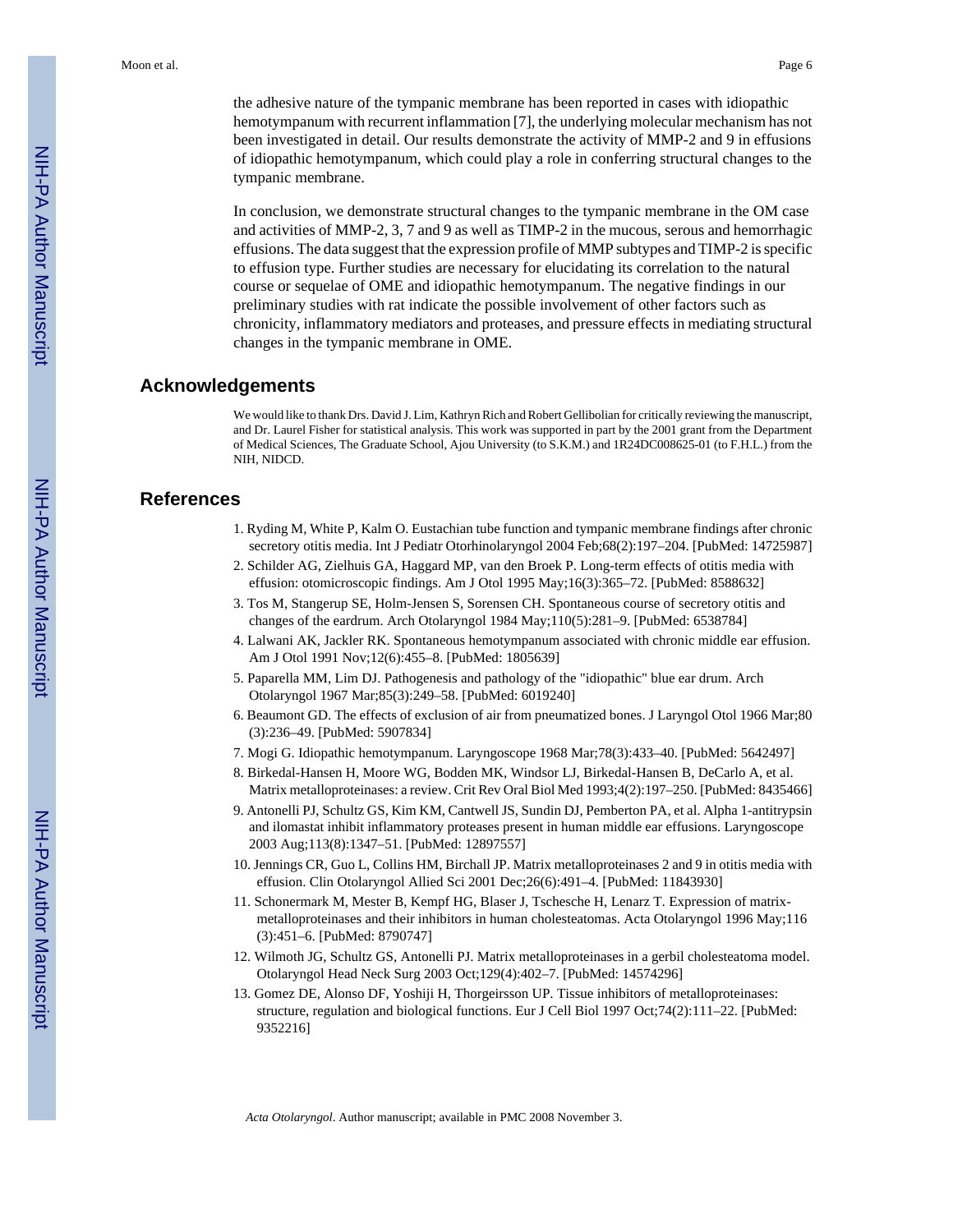- 14. Carrie S, Hutton DA, Birchall JP, Green GG, Pearson JP. Otitis media with effusion: components which contribute to the viscous properties. Acta Otolaryngol 1992;112(3):504-11. [PubMed: 1441992]
- 15. Snoek-van Beurden PA, Von den Hoff JW. Zymographic techniques for the analysis of matrix metalloproteinases and their inhibitors. Biotechniques 2005 Jan;38(1):73–83. [PubMed: 15679089]
- 16. Sano S, Kamide Y, Schachern PA, Paparella MM. Micropathologic changes of pars tensa in children with otitis media with effusion. Arch Otolaryngol Head Neck Surg 1994 Aug;120(8):815–9. [PubMed: 8049041]
- 17. Banerjee AR, James R, Narula AA. Matrix metalloproteinase-2 and matrix metalloproteinase-9 in cholesteatoma and deep meatal skin. Clin Otolaryngol Allied Sci 1998 Aug;23(4):345–7. [PubMed: 9762497]
- 18. Stetler-Stevenson WG. Matrix metalloproteinases in angiogenesis: a moving target for therapeutic intervention. J Clin Invest 1999 May;103(9):1237–41. [PubMed: 10225966]
- 19. Lim DJ. Tympanic membrane. Electron microscopic observation. I: pars tensa. Acta Otolaryngol 1968;66(3):181–98. [PubMed: 4974041]
- 20. Ars BM. Tympanic membrane retraction pockets. Etiology, pathogeny, treatment. Acta Otorhinolaryngol Belg 1991;45(3):265–77. [PubMed: 1950545]
- 21. Shambaugh GE. The blue drum membrane. Arch Otolaryngol 1929;10:238–40.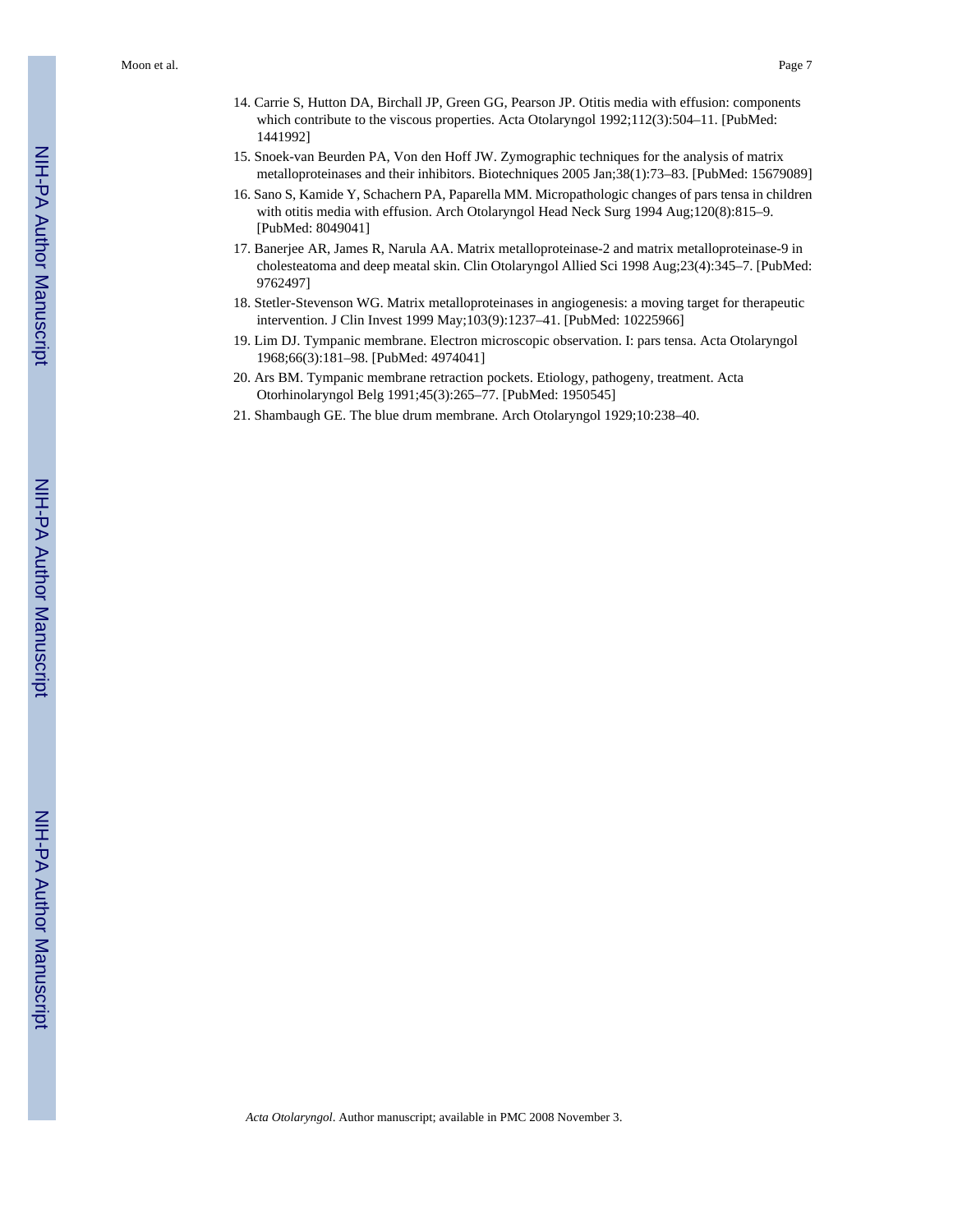

#### **Figure 1.**

Archival human temporal bone sections with or without otitis media (OM). Horizontal sections crossing middle of manubrium were stained with hematoxylin and eosin. The tympanic membrane shows a typical conical shape (\*) in the normal subject (A) while it is retracted and thinner in the case with OM (C). Blood vessels and connective tissue lateral to manubrium are not seen (arrow) in the case with OM comparing with the normal subject. The fibrous layer (FL) of tympanic membrane is thin and irregular in the case with OM (D), which is intact in the normal subject (B). Arrow heads: middle ear effusion. H & E stain. Original magnification: A and C, x10; B and D, x100. Scale bar: 0.5 mm. EAC: external auditory canal. ME: middle ear. L: lateral side. P: posterior side.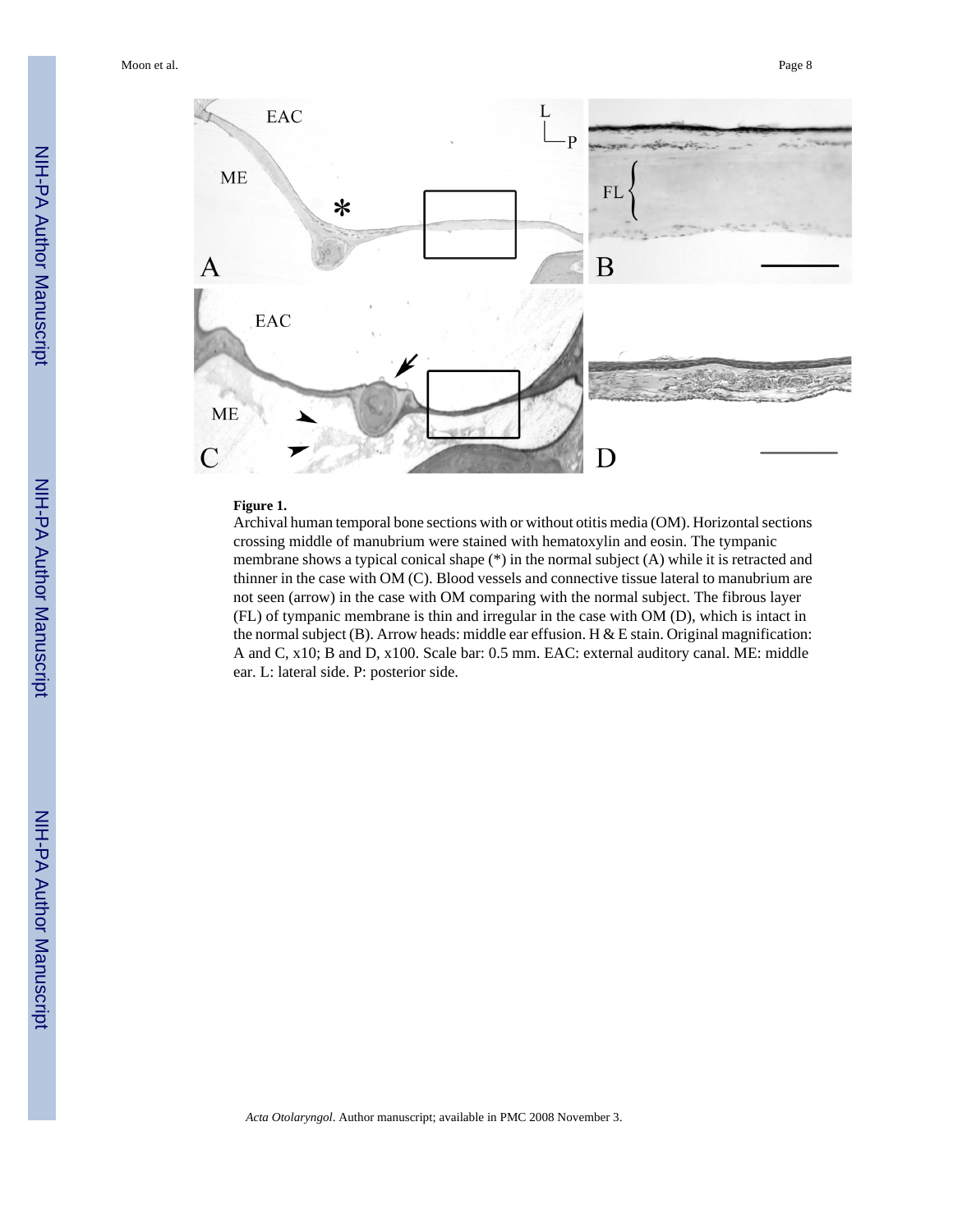Moon et al. Page 9



#### **Figure 2.**

Gelatin zymography (A) demonstrates MMP-2 (72 kD) activity in all samples. Increased activity of MMP-2 (72 kD) and MMP-9 (92 kD) is present in mucous effusions in comparison with serous and hemorrhagic effusions. The active form of MMP-2 (66 kD) is noted only in mucous effusions, while the active form of MMP-9 (84 kD) is noted in both the mucous and the hemorrhagic effusions. In contrast, casein zymography (B) shows enzyme activities of MMP-3 (29 kD) and MMP-7 (57 kD) only in mucous effusions. EDTA treatment (lane E) completely abloshed these enzyme activities.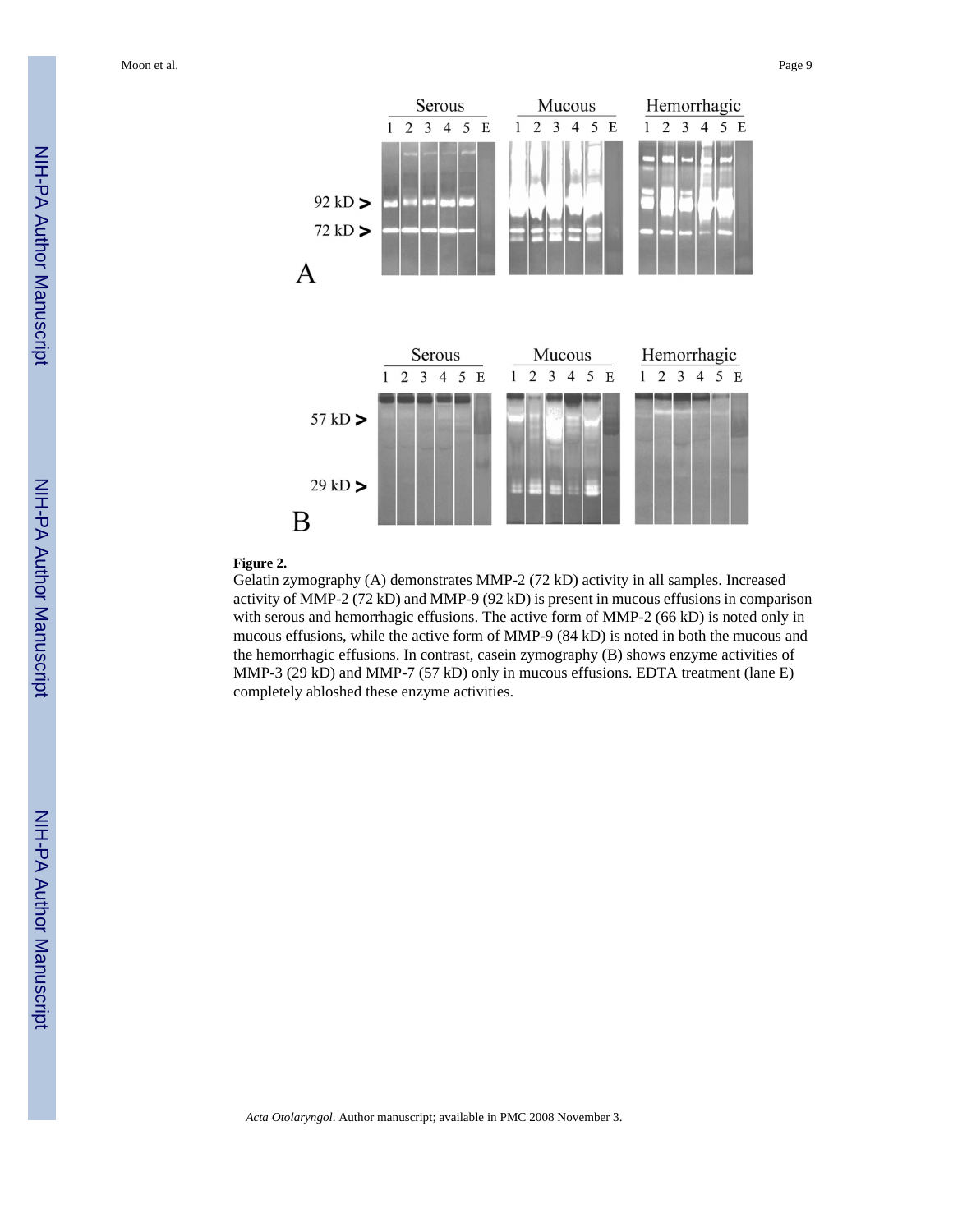

#### **Figure 3.**

(A) Denstinometry of zymograms demonstrating different patterns of enzyme activities according to the type of effusion. It is noted that the activity of MMP-9 is highly elevated in all effusions, and is highest in mucous effusions. In contrast, levels of MMP-2 activity were not significantly different. The activities of MMP-3 and 7 are significantly up-regulated in the mucous effusion than in other effusions. (B) TIMP-2 levels according to the type of effusion. It was measured by ELISA, based on a two site sandwich format. The level of TIMP-2 is markedly elevated in serous effusions. Values are given as mean ± standard deviation. ND: not detected. n=5. \*: p<0.05.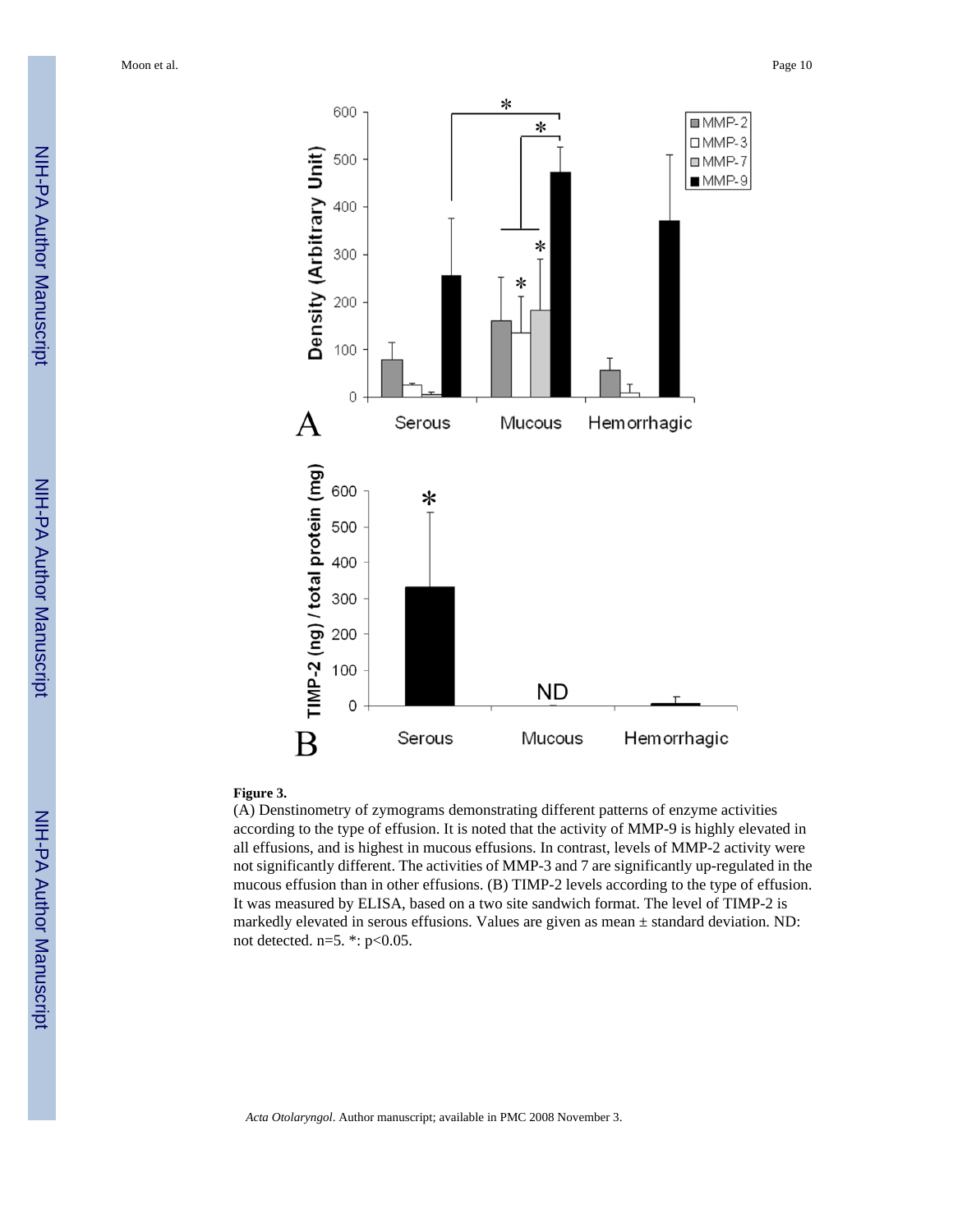|                        | Patients profile with effu | usions of middle ear $(N=15)$ . |                                                          |                          |          |                                                                       |
|------------------------|----------------------------|---------------------------------|----------------------------------------------------------|--------------------------|----------|-----------------------------------------------------------------------|
| Effusion               | Patient                    | Age (yr)                        | Sex                                                      | Duration (yr)            | PTA (dB) | V-tube History                                                        |
| Serous                 |                            |                                 |                                                          |                          |          |                                                                       |
|                        | J.                         | 35481                           | $\mathbb{H} \; \mathbb{H} \; \Sigma \; \Sigma \; \Sigma$ | $7.1$<br>$1.2$<br>$-3.2$ | 542555   | $\overline{\phantom{a}}$ 000 $\overline{\phantom{a}}$                 |
|                        | $\infty$                   |                                 |                                                          |                          |          |                                                                       |
|                        | 4                          |                                 |                                                          |                          |          |                                                                       |
|                        | $\sqrt{2}$                 |                                 |                                                          |                          |          |                                                                       |
|                        | Mean                       | 28.6                            |                                                          | 2.9                      | 35.2     | 0.8                                                                   |
| Mucous                 |                            |                                 |                                                          |                          |          |                                                                       |
|                        |                            | $\sigma \vdash \vdash 4 \infty$ | ZZHZZ                                                    | 3.5928020                | 55888    | $000 -$                                                               |
|                        | 1 W                        |                                 |                                                          |                          |          |                                                                       |
|                        |                            |                                 |                                                          |                          |          |                                                                       |
|                        | $\sqrt{2}$                 |                                 |                                                          |                          |          |                                                                       |
|                        | Mean                       | 6.4                             |                                                          | 2.26                     | 31.4     | 0.8                                                                   |
| Hemorrhagic            |                            |                                 |                                                          |                          |          |                                                                       |
|                        |                            | 80442                           | <b>ZZZZL</b>                                             | $3 - 152$                |          | $\circ \circ \circ \circ \mathord{\hspace{1pt}\text{--}\hspace{1pt}}$ |
|                        | 3                          |                                 |                                                          |                          |          |                                                                       |
|                        | 4                          |                                 |                                                          |                          |          |                                                                       |
|                        | $\mathbf{v}$               |                                 |                                                          |                          |          |                                                                       |
|                        | Mean                       | 18.4                            |                                                          | 1.24                     | 36.4     | 0.2                                                                   |
| PTA: pure tone average |                            |                                 |                                                          |                          |          |                                                                       |

*Acta Otolaryngol*. Author manuscript; available in PMC 2008 November 3.

V-tube: ventilation tube

V-tube: ventilation tube

Moon et al. Page 11

NIH-PA Author Manuscript

NIH-PA Author Manuscript

NIH-PA Author Manuscript

NIH-PA Author Manuscript

**Table 1**

NIH-PA Author Manuscript

NIH-PA Author Manuscript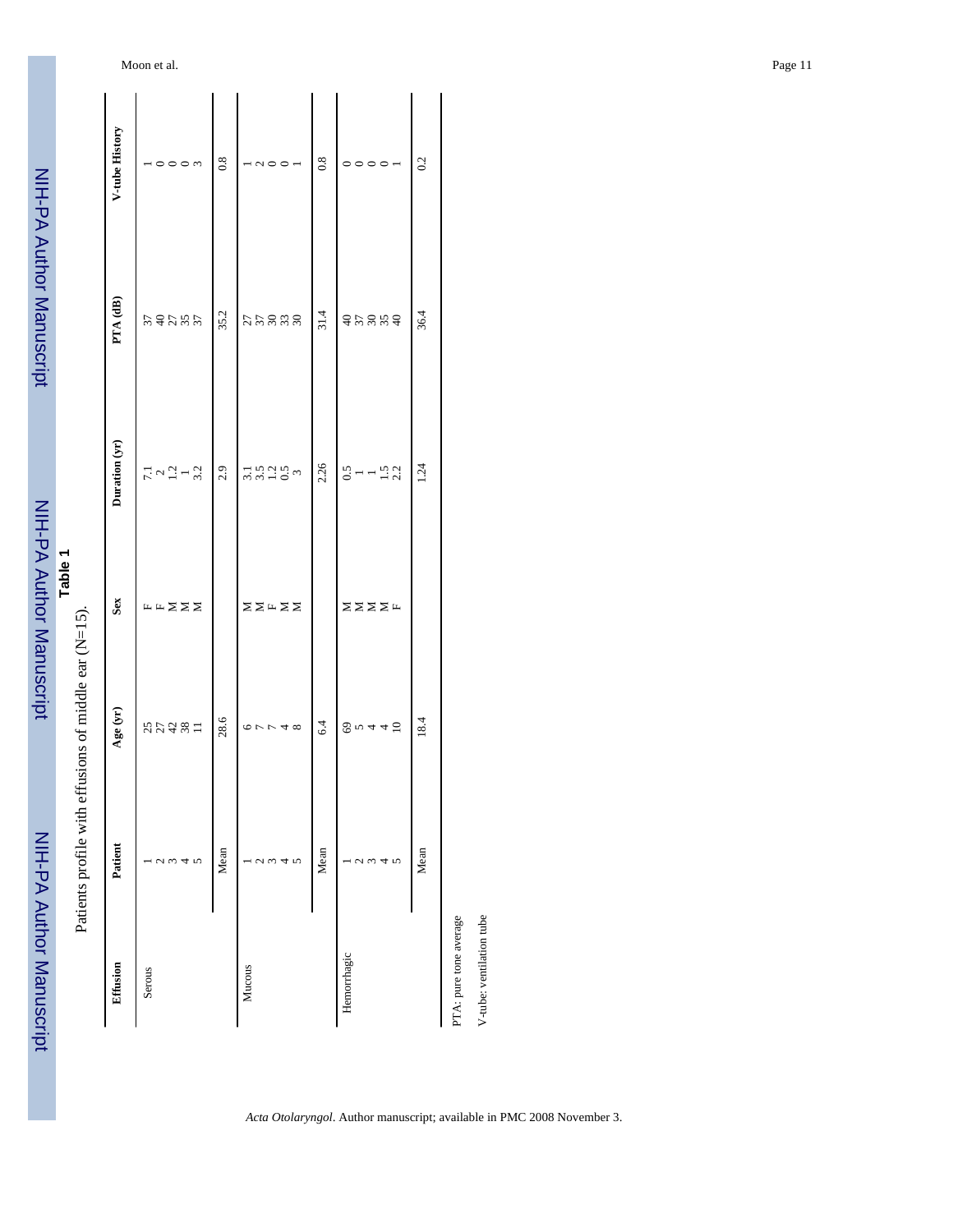#### **Table 2**

Patients profile of total archival temporal bones, examined in this study.

| Group                    | Age (yr)        | <b>Sex</b>    | <b>Cause of Death</b>                                                                  |
|--------------------------|-----------------|---------------|----------------------------------------------------------------------------------------|
| Control<br>$(N = 157)$   | $68.7 \pm 15.4$ | M:74<br>F: 83 | HA: 28<br>Malignancy: 26<br>RP: 10<br>CVA: 9<br>Trauma: 6<br>Others: 10<br>Unknown: 68 |
| OM History<br>$(N = 19)$ | $72.3 \pm 12.9$ | M:7<br>F:12   | Malignancy: 2<br>CVA:1<br>HA:1<br>Unknown: 15                                          |

OM: otitis media, M: male, F: female, CVA: cerebral vascular accident, HA: heart attack, RP: respiratory problem, TM: tympanic membrane